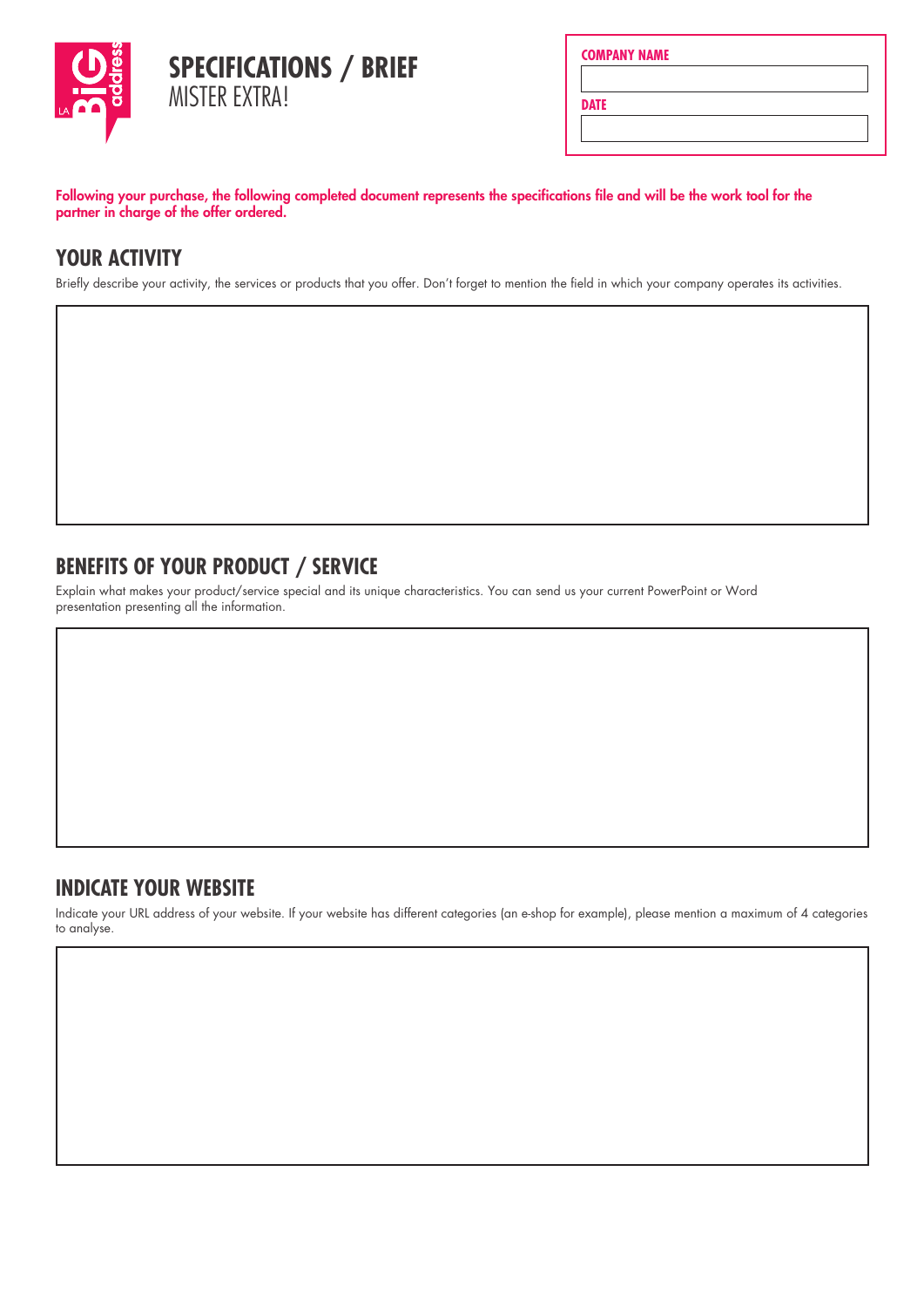## **YOUR ADWORDS LOGIN AND PASSWORD**

Indicate your login and password for us to access yout Adwords account. We will then be able to lead a comprehensive analysis to optimise your referencing.

### **WHO ARE YOUR COMPETITORS?**

Tell us who your competitors are in your market sector. You may also give us the website addresses of your competitors.

### **DEFINE YOUR TARGET GROUP**

A factual description of the target is important. Simply state: age, income and interests of your target, for us to identify your target audience. It is also important to mention if you are a BtoB or BtoC company.